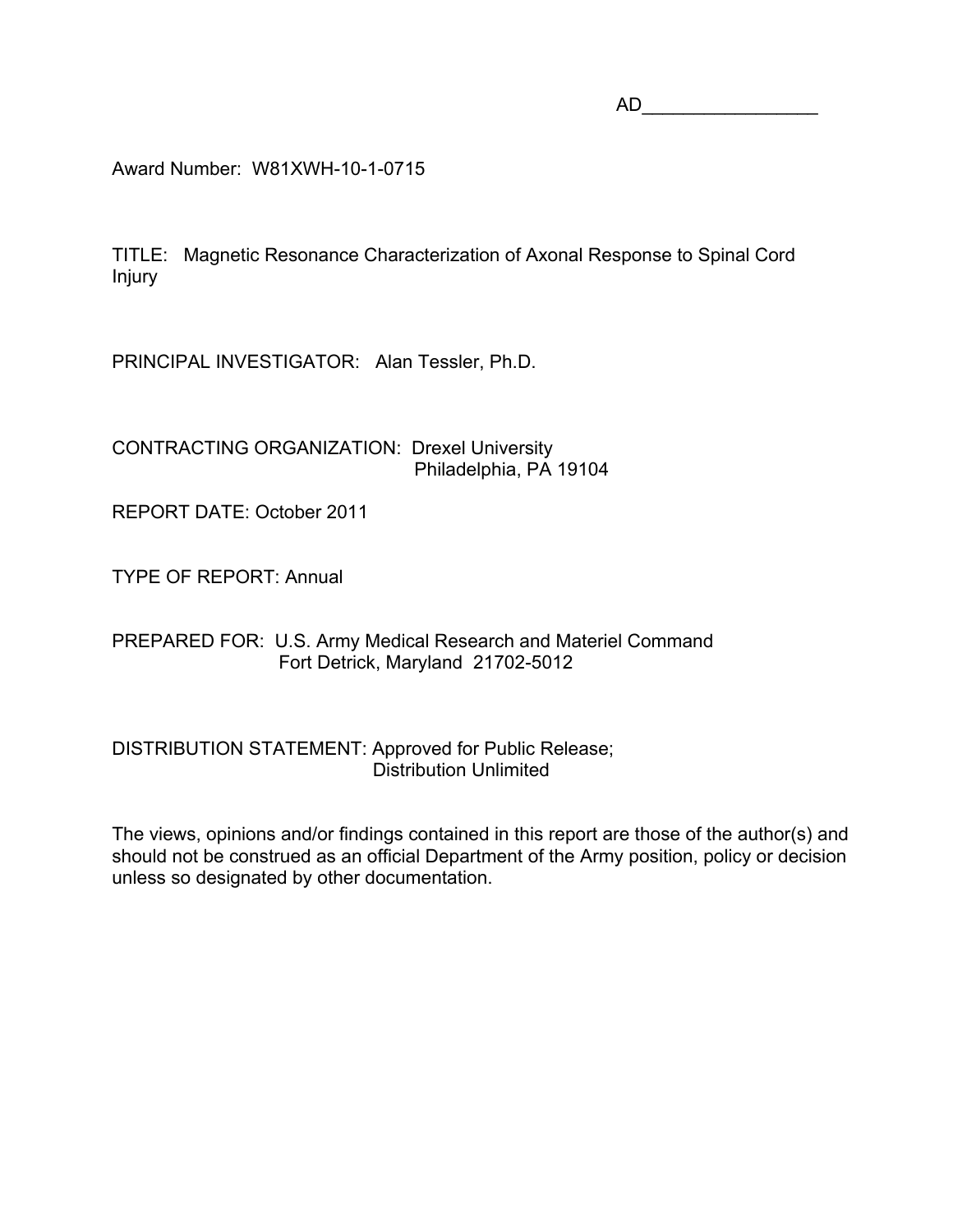| <b>REPORT DOCUMENTATION PAGE</b>                                                                                                                                                                                                                                                                                                                                                                                                                                                                                                                                                                                                                                                                                                                                                                                                                                                                                                                                |                    |                |                       |                 | Form Approved<br>OMB No. 0704-0188       |  |
|-----------------------------------------------------------------------------------------------------------------------------------------------------------------------------------------------------------------------------------------------------------------------------------------------------------------------------------------------------------------------------------------------------------------------------------------------------------------------------------------------------------------------------------------------------------------------------------------------------------------------------------------------------------------------------------------------------------------------------------------------------------------------------------------------------------------------------------------------------------------------------------------------------------------------------------------------------------------|--------------------|----------------|-----------------------|-----------------|------------------------------------------|--|
| Public reporting burden for this collection of information is estimated to average 1 hour per response, including the time for reviewing instructions, searching existing data sources, gathering and maintaining the<br>data needed, and completing and reviewing this collection of information. Send comments regarding this burden estimate or any other aspect of this collection of information, including suggestions for reducing<br>this burden to Department of Defense, Washington Headquarters Services, Directorate for Information Operations and Reports (0704-0188), 1215 Jefferson Davis Highway, Suite 1204, Arlington, VA 22202-<br>4302. Respondents should be aware that notwithstanding any other provision of law, no person shall be subject to any penalty for failing to comply with a collection of information if it does not display a currently<br>valid OMB control number. PLEASE DO NOT RETURN YOUR FORM TO THE ABOVE ADDRESS. |                    |                |                       |                 |                                          |  |
| <b>1. REPORT DATE</b>                                                                                                                                                                                                                                                                                                                                                                                                                                                                                                                                                                                                                                                                                                                                                                                                                                                                                                                                           |                    | 2. REPORT TYPE |                       |                 | <b>3. DATES COVERED</b>                  |  |
| October 2011                                                                                                                                                                                                                                                                                                                                                                                                                                                                                                                                                                                                                                                                                                                                                                                                                                                                                                                                                    |                    | Annual         |                       |                 | 27 September 2010 - 26 September 2011    |  |
| <b>4. TITLE AND SUBTITLE</b>                                                                                                                                                                                                                                                                                                                                                                                                                                                                                                                                                                                                                                                                                                                                                                                                                                                                                                                                    |                    |                |                       |                 | <b>5a. CONTRACT NUMBER</b>               |  |
|                                                                                                                                                                                                                                                                                                                                                                                                                                                                                                                                                                                                                                                                                                                                                                                                                                                                                                                                                                 |                    |                |                       |                 | <b>5b. GRANT NUMBER</b>                  |  |
| Magnetic Resonance Characterization of Axonal Response to Spinal Cord Injury                                                                                                                                                                                                                                                                                                                                                                                                                                                                                                                                                                                                                                                                                                                                                                                                                                                                                    |                    |                |                       |                 | W81XWH-10-1-0715                         |  |
|                                                                                                                                                                                                                                                                                                                                                                                                                                                                                                                                                                                                                                                                                                                                                                                                                                                                                                                                                                 |                    |                |                       |                 | <b>5c. PROGRAM ELEMENT NUMBER</b>        |  |
| 6. AUTHOR(S)                                                                                                                                                                                                                                                                                                                                                                                                                                                                                                                                                                                                                                                                                                                                                                                                                                                                                                                                                    |                    |                |                       |                 | <b>5d. PROJECT NUMBER</b>                |  |
|                                                                                                                                                                                                                                                                                                                                                                                                                                                                                                                                                                                                                                                                                                                                                                                                                                                                                                                                                                 |                    |                |                       |                 |                                          |  |
| Alan Tessler, Ph.D.                                                                                                                                                                                                                                                                                                                                                                                                                                                                                                                                                                                                                                                                                                                                                                                                                                                                                                                                             |                    |                |                       |                 | <b>5e. TASK NUMBER</b>                   |  |
|                                                                                                                                                                                                                                                                                                                                                                                                                                                                                                                                                                                                                                                                                                                                                                                                                                                                                                                                                                 |                    |                |                       |                 | 5f. WORK UNIT NUMBER                     |  |
| E-Mail: wehrli@mail.med.upenn.edu<br>7. PERFORMING ORGANIZATION NAME(S) AND ADDRESS(ES)                                                                                                                                                                                                                                                                                                                                                                                                                                                                                                                                                                                                                                                                                                                                                                                                                                                                         |                    |                |                       |                 | <b>8. PERFORMING ORGANIZATION REPORT</b> |  |
|                                                                                                                                                                                                                                                                                                                                                                                                                                                                                                                                                                                                                                                                                                                                                                                                                                                                                                                                                                 |                    |                |                       |                 | <b>NUMBER</b>                            |  |
| <b>Drexel University</b>                                                                                                                                                                                                                                                                                                                                                                                                                                                                                                                                                                                                                                                                                                                                                                                                                                                                                                                                        |                    |                |                       |                 |                                          |  |
| Philadelphia, PA 19104                                                                                                                                                                                                                                                                                                                                                                                                                                                                                                                                                                                                                                                                                                                                                                                                                                                                                                                                          |                    |                |                       |                 |                                          |  |
|                                                                                                                                                                                                                                                                                                                                                                                                                                                                                                                                                                                                                                                                                                                                                                                                                                                                                                                                                                 |                    |                |                       |                 |                                          |  |
|                                                                                                                                                                                                                                                                                                                                                                                                                                                                                                                                                                                                                                                                                                                                                                                                                                                                                                                                                                 |                    |                |                       |                 |                                          |  |
|                                                                                                                                                                                                                                                                                                                                                                                                                                                                                                                                                                                                                                                                                                                                                                                                                                                                                                                                                                 |                    |                |                       |                 |                                          |  |
| 9. SPONSORING / MONITORING AGENCY NAME(S) AND ADDRESS(ES)                                                                                                                                                                                                                                                                                                                                                                                                                                                                                                                                                                                                                                                                                                                                                                                                                                                                                                       |                    |                |                       |                 | 10. SPONSOR/MONITOR'S ACRONYM(S)         |  |
| U.S. Army Medical Research and Materiel Command<br>Fort Detrick, Maryland 21702-5012                                                                                                                                                                                                                                                                                                                                                                                                                                                                                                                                                                                                                                                                                                                                                                                                                                                                            |                    |                |                       |                 |                                          |  |
|                                                                                                                                                                                                                                                                                                                                                                                                                                                                                                                                                                                                                                                                                                                                                                                                                                                                                                                                                                 |                    |                |                       |                 | <b>11. SPONSOR/MONITOR'S REPORT</b>      |  |
|                                                                                                                                                                                                                                                                                                                                                                                                                                                                                                                                                                                                                                                                                                                                                                                                                                                                                                                                                                 |                    |                |                       |                 | NUMBER(S)                                |  |
|                                                                                                                                                                                                                                                                                                                                                                                                                                                                                                                                                                                                                                                                                                                                                                                                                                                                                                                                                                 |                    |                |                       |                 |                                          |  |
| <b>12. DISTRIBUTION / AVAILABILITY STATEMENT</b>                                                                                                                                                                                                                                                                                                                                                                                                                                                                                                                                                                                                                                                                                                                                                                                                                                                                                                                |                    |                |                       |                 |                                          |  |
| Approved for Public Release; Distribution Unlimited                                                                                                                                                                                                                                                                                                                                                                                                                                                                                                                                                                                                                                                                                                                                                                                                                                                                                                             |                    |                |                       |                 |                                          |  |
|                                                                                                                                                                                                                                                                                                                                                                                                                                                                                                                                                                                                                                                                                                                                                                                                                                                                                                                                                                 |                    |                |                       |                 |                                          |  |
|                                                                                                                                                                                                                                                                                                                                                                                                                                                                                                                                                                                                                                                                                                                                                                                                                                                                                                                                                                 |                    |                |                       |                 |                                          |  |
| <b>13. SUPPLEMENTARY NOTES</b>                                                                                                                                                                                                                                                                                                                                                                                                                                                                                                                                                                                                                                                                                                                                                                                                                                                                                                                                  |                    |                |                       |                 |                                          |  |
|                                                                                                                                                                                                                                                                                                                                                                                                                                                                                                                                                                                                                                                                                                                                                                                                                                                                                                                                                                 |                    |                |                       |                 |                                          |  |
|                                                                                                                                                                                                                                                                                                                                                                                                                                                                                                                                                                                                                                                                                                                                                                                                                                                                                                                                                                 |                    |                |                       |                 |                                          |  |
| <b>14. ABSTRACT</b><br>None provided                                                                                                                                                                                                                                                                                                                                                                                                                                                                                                                                                                                                                                                                                                                                                                                                                                                                                                                            |                    |                |                       |                 |                                          |  |
|                                                                                                                                                                                                                                                                                                                                                                                                                                                                                                                                                                                                                                                                                                                                                                                                                                                                                                                                                                 |                    |                |                       |                 |                                          |  |
|                                                                                                                                                                                                                                                                                                                                                                                                                                                                                                                                                                                                                                                                                                                                                                                                                                                                                                                                                                 |                    |                |                       |                 |                                          |  |
|                                                                                                                                                                                                                                                                                                                                                                                                                                                                                                                                                                                                                                                                                                                                                                                                                                                                                                                                                                 |                    |                |                       |                 |                                          |  |
|                                                                                                                                                                                                                                                                                                                                                                                                                                                                                                                                                                                                                                                                                                                                                                                                                                                                                                                                                                 |                    |                |                       |                 |                                          |  |
|                                                                                                                                                                                                                                                                                                                                                                                                                                                                                                                                                                                                                                                                                                                                                                                                                                                                                                                                                                 |                    |                |                       |                 |                                          |  |
|                                                                                                                                                                                                                                                                                                                                                                                                                                                                                                                                                                                                                                                                                                                                                                                                                                                                                                                                                                 |                    |                |                       |                 |                                          |  |
|                                                                                                                                                                                                                                                                                                                                                                                                                                                                                                                                                                                                                                                                                                                                                                                                                                                                                                                                                                 |                    |                |                       |                 |                                          |  |
|                                                                                                                                                                                                                                                                                                                                                                                                                                                                                                                                                                                                                                                                                                                                                                                                                                                                                                                                                                 |                    |                |                       |                 |                                          |  |
|                                                                                                                                                                                                                                                                                                                                                                                                                                                                                                                                                                                                                                                                                                                                                                                                                                                                                                                                                                 |                    |                |                       |                 |                                          |  |
|                                                                                                                                                                                                                                                                                                                                                                                                                                                                                                                                                                                                                                                                                                                                                                                                                                                                                                                                                                 |                    |                |                       |                 |                                          |  |
| <b>15. SUBJECT TERMS</b>                                                                                                                                                                                                                                                                                                                                                                                                                                                                                                                                                                                                                                                                                                                                                                                                                                                                                                                                        |                    |                |                       |                 |                                          |  |
| None provided.                                                                                                                                                                                                                                                                                                                                                                                                                                                                                                                                                                                                                                                                                                                                                                                                                                                                                                                                                  |                    |                |                       |                 |                                          |  |
| <b>16. SECURITY CLASSIFICATION OF:</b>                                                                                                                                                                                                                                                                                                                                                                                                                                                                                                                                                                                                                                                                                                                                                                                                                                                                                                                          |                    |                | <b>17. LIMITATION</b> | 18. NUMBER      | 19a. NAME OF RESPONSIBLE PERSON          |  |
|                                                                                                                                                                                                                                                                                                                                                                                                                                                                                                                                                                                                                                                                                                                                                                                                                                                                                                                                                                 |                    |                | OF ABSTRACT           | <b>OF PAGES</b> | <b>USAMRMC</b>                           |  |
| a. REPORT                                                                                                                                                                                                                                                                                                                                                                                                                                                                                                                                                                                                                                                                                                                                                                                                                                                                                                                                                       | <b>b. ABSTRACT</b> | c. THIS PAGE   |                       |                 | 19b. TELEPHONE NUMBER (include area      |  |
| U                                                                                                                                                                                                                                                                                                                                                                                                                                                                                                                                                                                                                                                                                                                                                                                                                                                                                                                                                               | U                  | U              | UU                    | 5               | code)                                    |  |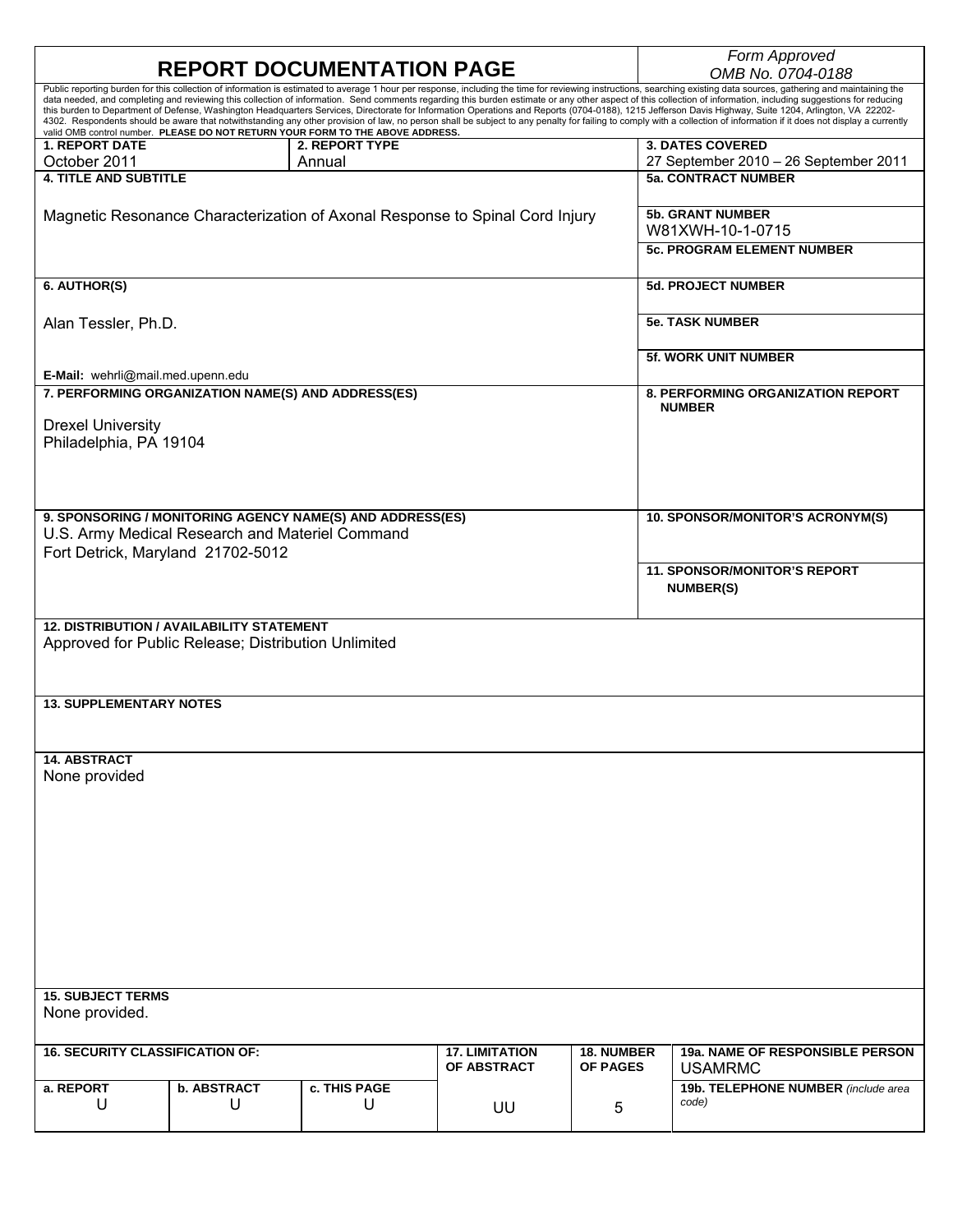# **INTRODUCTION**

Spinal cord injuries (SCI) produce direct mechanical disruption and subsequent severe degeneration of axons; these processes cause the associated neurologic deficits. Histological studies of fixed tissue in animal models of SCI have described axonal loss and demyelination. Research at the U. Penn site brings novel magnetic resonance methodology to bear with the objective of obtaining quantitative information on axonal degeneration and myelin loss following SCI in a mouse model by pursuing the following specific aims per the work statement:

- *1. We will perform q-space MR imaging (QSI) and simulations of QSI to quantify axonal architecture in healthy and injured mouse spinal cords.*
- *2. We will quantify myelin content with three quantitative MRI techniques in healthy and injured mouse spinal cords and compare the results with histology.*

### Specific Aim 1:

Normal and injured mice have been prepared for QSI analysis. A small pilot set of spinal cord specimens was used to refine the imaging approaches (normal & injured). Technical details have been worked out regarding injury placement, tissue collection and marking to enable reliable identification of the lesion site and rostral/caudal orientation of the tissue specimens. We have generated healthy (n=4) and injured spinal cord tissue (2-day, 3-week and 3-month sacrifice, n=4 per time point).

Upgrading the Bruker NMR/MRI system has delayed QSI experiments. Hardware modifications were needed to connect our previous custom gradient coil to the new system. The gradient coil also had to be optimized and recalibrated for the new system. As the old QSI pulse sequence program does not run on the new system, a new QSI pulse sequence program is currently under development.

Once the new pulse sequence program has been tested, QSI experiments will be performed and followed by histologic analysis and QSI simulations.

There has been significant progress toward translation of the QSI methodology to the clinic. Toward this goal a pulse sequence was designed and implemented for generating a series of images as a function of q (the spatial wave vector) at 1.5T on a clinical imager. Using this pulse sequence on fixed pig spinal cords, we have collected preliminary data to investigate the feasibility of using our previously published QSI methods on a clinical scanner.

### Specific Aim 2:

Significant progress has been made towards 3D ultra-short echo-time (UTE) MRI of myelin. First, we succeeded in isolating bovine myelin and demonstrated that the spectroscopic and imaging characteristics of the hydrated myelin were identical to those obtained in situ in rat spinal cord. In the course of these experiments the MR signal of myelin was studied extensively with proton, carbon and phosphorus NMR spectroscopy. The results of this pilot study indicate that UTE MRI may have potential for directly imaging myelin. We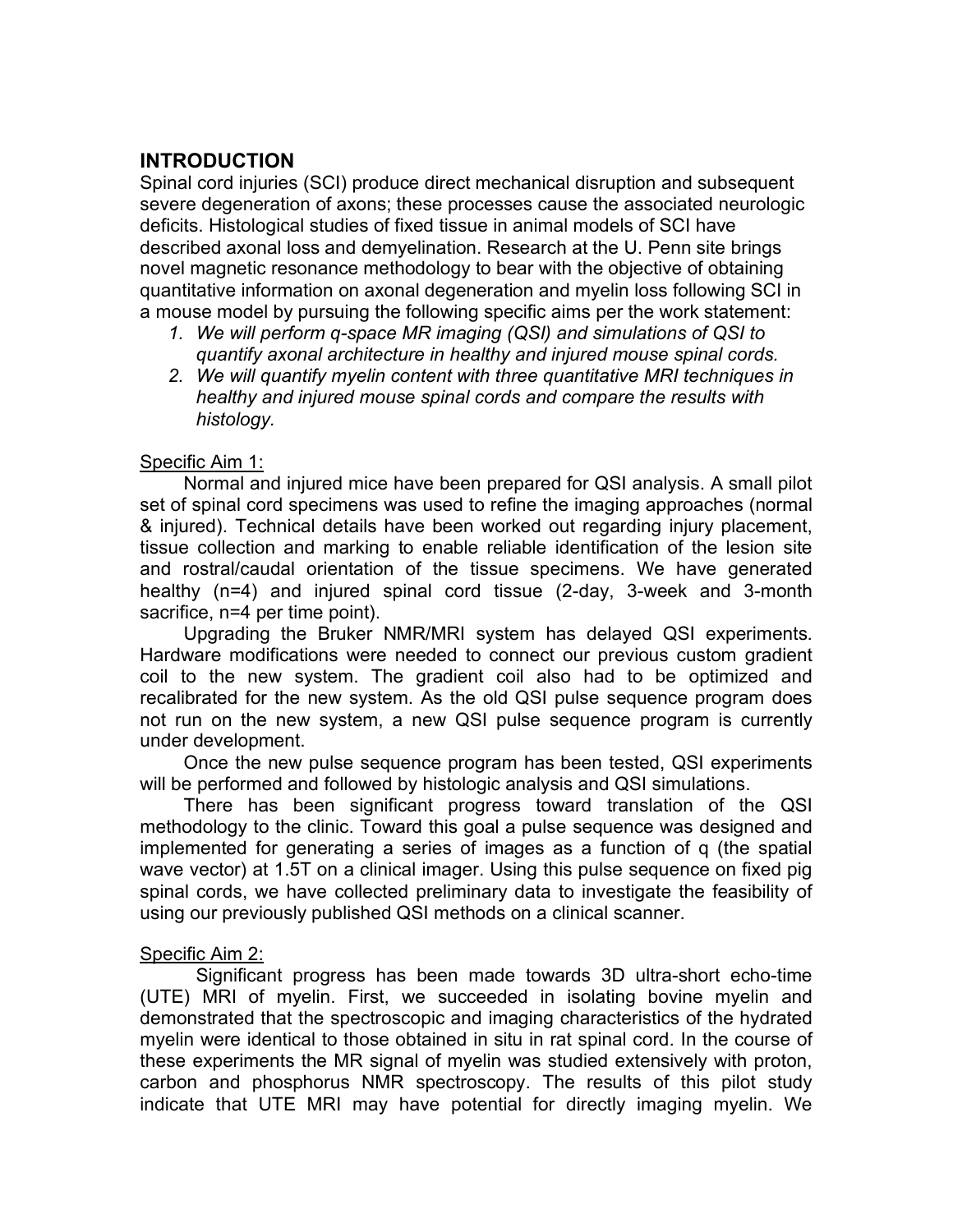demonstrated the feasibility of a 3D dual-echo subtraction UTE sequence with adiabatic inversion long- $T_2$  suppression to directly image myelin in a freshly excised rat spinal cord (Figure 1). Lastly, we demonstrated a quantitative relationship between image-derived signal intensities and actual myelin concentration.



**Figure 1.** Sample 3D UTE images from rat thoracic spinal cords averaged over five central slices. Images obtained for a) TE=10 ms, b) TE=1,200 ms, and c) magnitude difference (maximum intensity range decreased by a factor of two to highlight myelin signal). D) Intensity profiles across the three images (delineated as red, green and yellow lines in panels a, b and c, respectively) to show relative white matter (WM), grey matter (GM) and background intensity. The dashed blue line represents the average noise level. WM and GM are indicated in panel a, and arrows highlight residual surface water in panel b.

Similar to Specific Aim 1, progress toward detecting myelin with IHMT and MR relaxometry has been hampered by the disruption in imaging capabilities caused by the upgrade of the Bruker Instruments micro-imaging system. However, as of the time of this report (10-15-11) software and hardware upgrades are complete and work should resume in November 2011.

# **KEY RESEARCH ACCOMPLISHMENTS**

- Demonstrated feasibility of direct imaging of neural myelin as a new metric for the evaluation of SCI.
- Magnetic resonance characterization and feasibility demonstration of MR imaging of myelin *in situ* has been presented at the International Society for Magnetic Resonance in Medicine (ISMRM) Annual Meeting in Montreal, Canada (May 2011) and American Society for Neuroradiology Annual Meeting in Seattle (June 2011). See citations below.
- Submitted a manuscript on myelin MRI for publication to the Proceedings of the National Academy of Science.
- Generated the model injury mouse spinal cords.
- Tested the system upgrade of the Bruker Instruments micro-imaging system and interfaced custom-built gradients for high-resolution q-space imaging.
- Demonstrated the feasibility of translation of the q-space imaging technique in porcine model of the spinal cord on a 1.5T clinical imager and an abstract is being submitted for presentation at the ISMRM Annual Meeting in Melbourne, Australia in 2012.